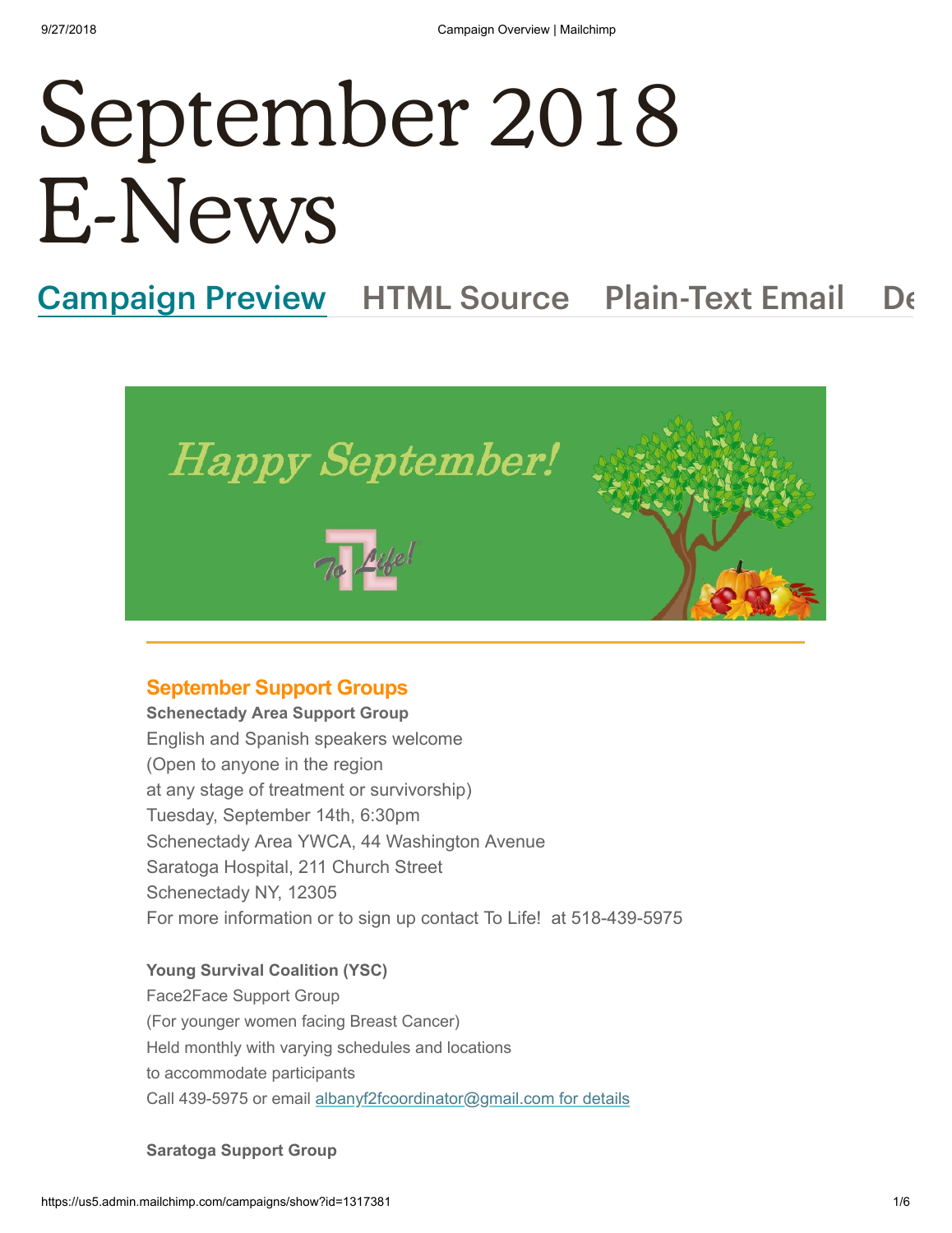(Open to anyone in the region at any stage of treatment or survivorship) Tuesday, September 18th, 5:30pm - 6:30pm Mollie Wilmot Radiation Oncology Center Saratoga Hospital, 211 Church Street Saratoga Springs, NY 12866

#### **Stage 4/ Metastatic/ Recurrent Support Group**

(For women dealing with metastatic or recurring Breast Cancer) Wednesday September 19th, 7:30pm - 9:00pm Delmar To Life! Office 410 Kenwood Ave, Delmar NY 12054 If you have never attended and wish to come, please contact To Life! (439-5975) to register and confirm.

#### **Newly Diagnosed/ In Treatment Support Group**

(For recently diagnosed patients or anyone in treatment or survivorship) Thursday, September 27th, 6:00pm - 7:30pm Delmar To Life! Office 410 Kenwood Ave, Delmar NY 12054 For more information on support groups please head to our [support group page](https://tolife.us5.list-manage.com/track/click?u=241d59b897b4121e9d2e15914&id=0ed9107133&e=a323f22755) or call To Life! at (518) 439-5975. Funding for the support group program was made possible in part by Susan G. Komen Foundation, the NYS Department of Health, the Michaelson Family Foundation and other private contributors. The views expressed by facilitators do not necessarily reflect the views of our contributors or the official policies of the State of NY."

Leading a Full Life During & Beyond Cancer Saturday September 8, 2018 9am - 4pm Olana Historic Site

Wagon House Education Center 5720 Route 9G Hudson NY 12534



[Register](https://tolife.us5.list-manage.com/track/click?u=241d59b897b4121e9d2e15914&id=6863be5386&e=a323f22755) now for our fourth Wellness Day at the beautiful Olana Historic Site.

Join us for a day that is all about *The Whole You* - not just the part with Cancer. Be part of a community with women who are ready to take charge and thrive! Dr. Samira Khera of Columbia Memorial Hospital and *To Life!* present A Wellness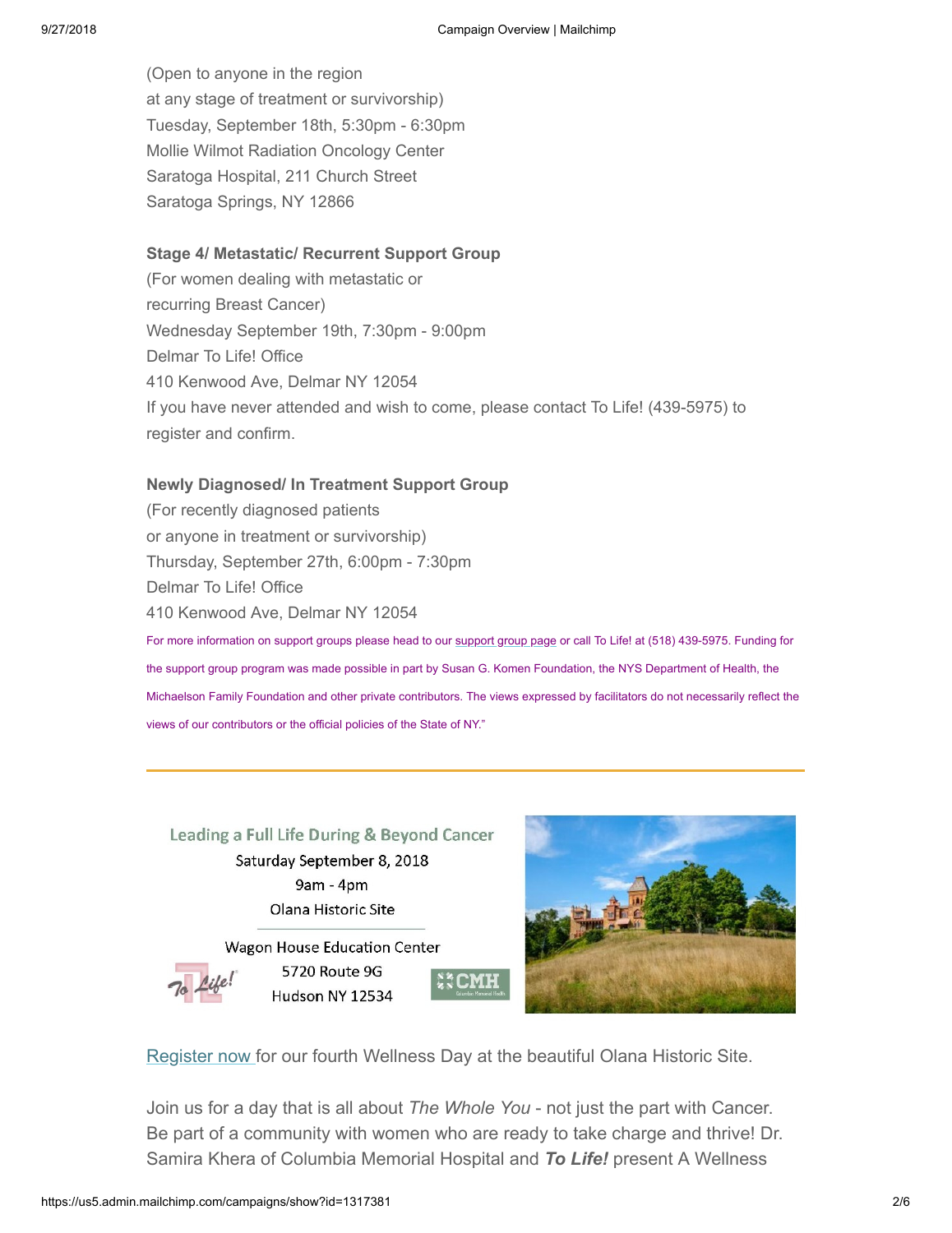p production in the second state.<br>Production is a second state of the second state of the second state of the second state of the second state o

Workshop for women diagnosed with breast and [gynecological](https://tolife.us5.list-manage.com/track/click?u=241d59b897b4121e9d2e15914&id=dcc70ba257&e=a323f22755) cancers. Click here to find the day's planned schedule.

[Register](https://tolife.us5.list-manage.com/track/click?u=241d59b897b4121e9d2e15914&id=c1bfbe8f0f&e=a323f22755) today online or by calling (518) 439-5975. Space is limited. Email info@tolife.org with any questions.



## *Reiki with Diane*

*We are pleased to offer complimentary Reiki treatments on the first and third Wednesday of the month from 1:00 – 4:00pm. Our Reiki Master, Diane Leary, a retired registered nurse, will provide these complimentary sessions. Treatments can be scheduled by calling the office at 518-439-5975.* 

## *Gentle Yoga in Saratoga This Fall*

*We are pleased to offer complimentary weekly yoga sessions beginning in September with registered yoga instructor Brenda Tholin. These hour-long sessions will incorporate a balance of meditation and movement, perfect for beginners or those with physical challenges. Contact the office for more information at 518-439-5975.* 

## *Massage with Dorian*

*Dorian Antonina, LMT will resume offering massage at her studio in the Delmar area in the Fall. Appointment times will be Wednesdays (weekly) at 1:00pm for approximately one hour. Please contact To Life! at* info@tolife.org*, or by calling (518) 439-5975 to schedule an appointment. Dorian is a Licensed Massage Therapist and volunteer for To Life! Sessions will focus on massage as a tool for relaxation and well-being.*

## *Magdalena Energy Sessions*

*Beginning this fall, we will offer complimentary [Magdalena Energy Sessions](https://tolife.us5.list-manage.com/track/click?u=241d59b897b4121e9d2e15914&id=edfe58f2e8&e=a323f22755) on Thursday afternoons with Susan Sperber. For more information or to register, please call the To Life! office at 518-439-5975*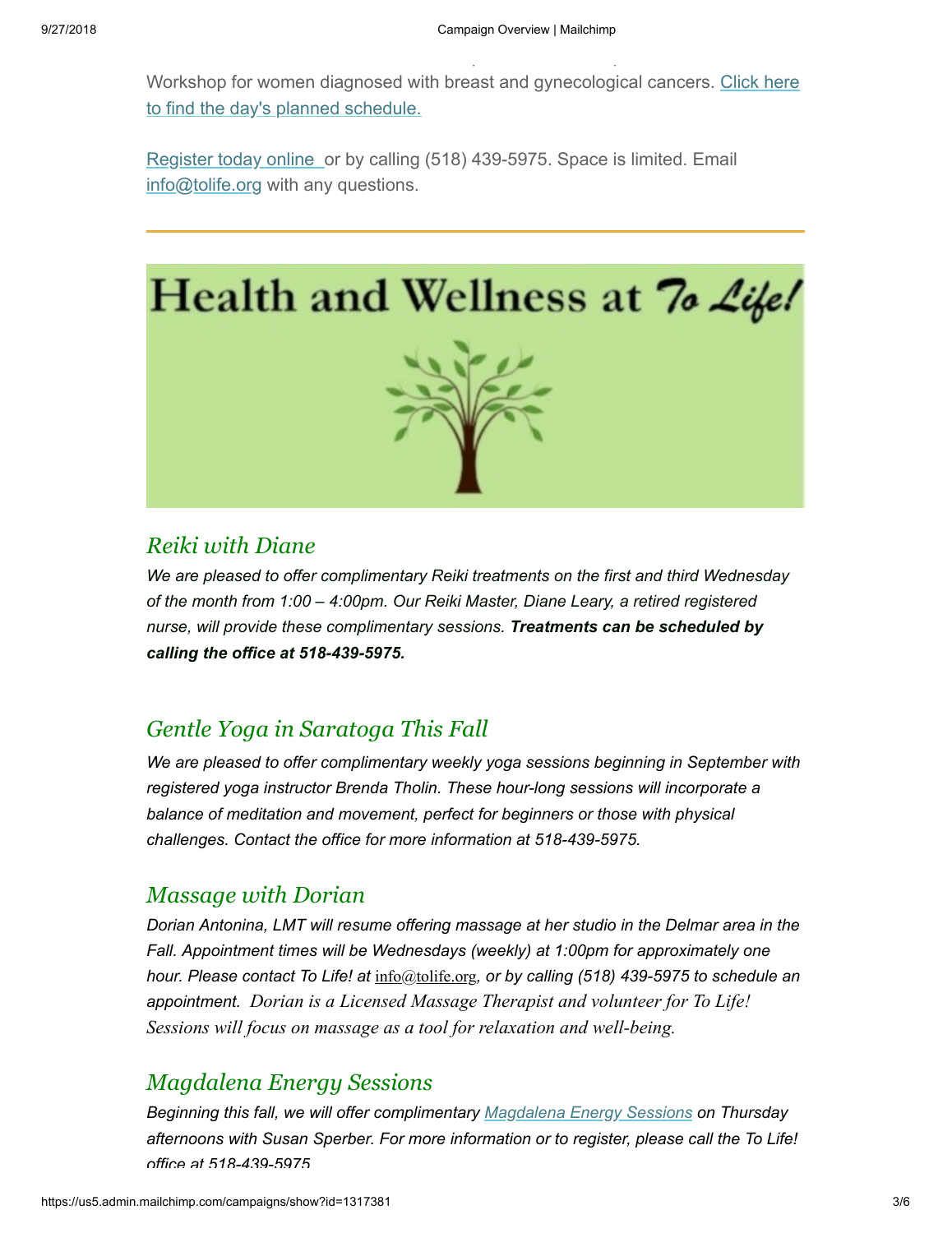*office at 518 439 5975.*

#### *All Sessions and Classes are offered at no charge!*



## *Save The Date for To Life!'s Premier Fundraising Event Friday October 26th, 2018 Hall of Springs Saratoga Springs, NY 12866*

*Please Join us as we present a special evening celebrating To Life!'s 20th Anniversary! To purchase a general ticket, honorary committee ticket or a table click [HERE](http://www.tolife.org/breast-cancer/event-registration-detail/pink_ball_tickets/).*



*Tee off 4 Ta Ta's Golf Tournament*  Hales Mills Golf Course 146 Steele Rd Johnstown, NY 12095-3796 Saturday, September 22, 2018 \$125 per person [Phone: 518-882-9431](https://tolife.us5.list-manage.com/track/click?u=241d59b897b4121e9d2e15914&id=459b0c4e0c&e=a323f22755) information or to participate in these great events.

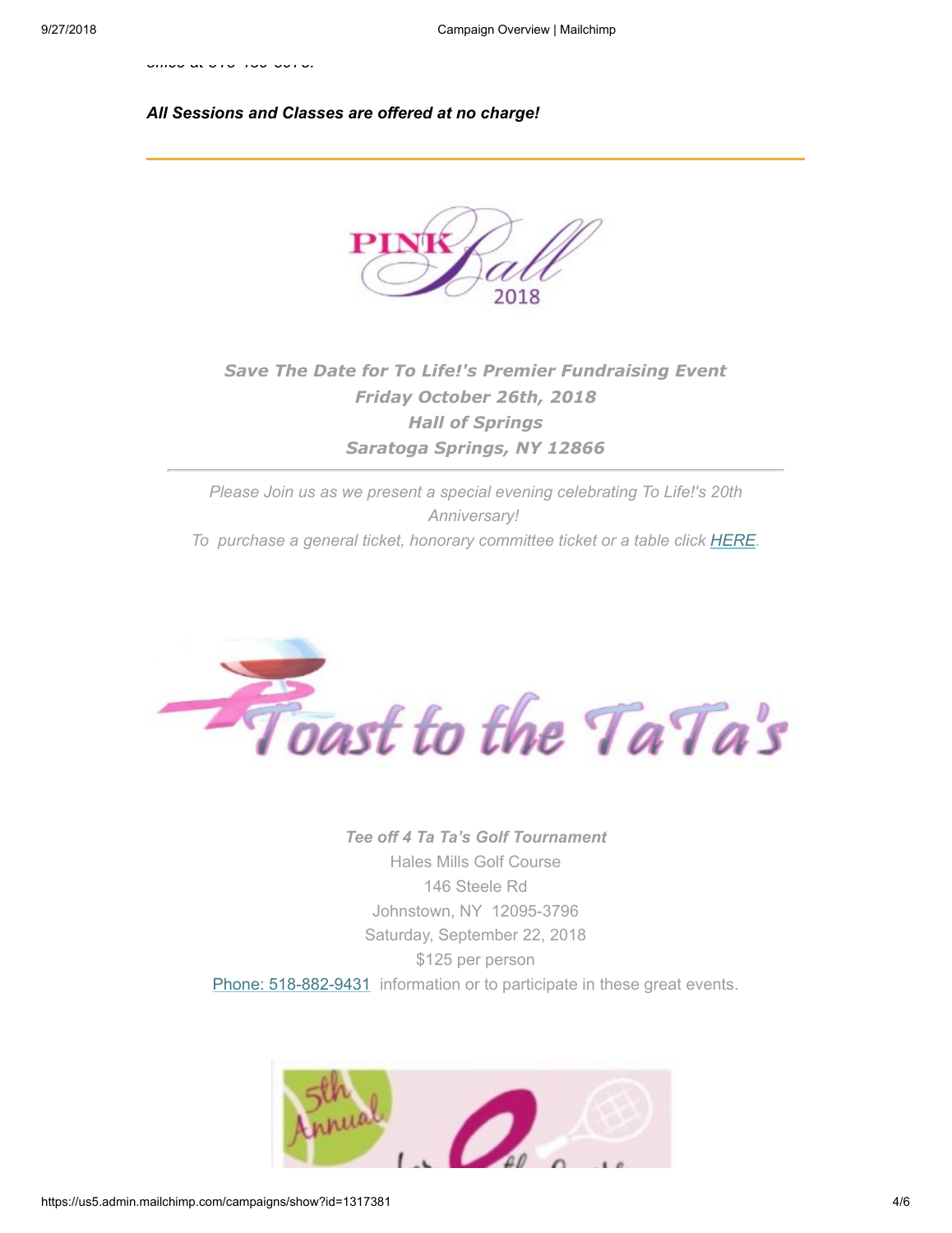9/27/2018 Campaign Overview | Mailchimp



For more information click **[HERE](https://www.allpointstennis.com/serve-for-the-cause.html)**



#### *Volunteers For the Fall*

Do you have some spare time? Need community service hours? We are looking for volunteers to help with some of our Fall initiatives, including: -Pumpkin painting/decorating -Donating Pumpkins -Transporting Pumpkins to local businesses - Lawn mowing/raking Call (518) 439-5975 or email info@tolife.org if you or a student can help and make a difference today!

*October is Breast Cancer Awareness Month* 

During the month of October, help spread the word about breast cancer awareness. Local businesses are invited to decorate your storefront, windows or lobby *pink*. As part of this initiative, To Life! will offer you a decorated pink pumpkin, breast cancer awareness flyers and 'ribbons' to hang in your window. If you are interested in participating call 518-439-5975 or email our Manager of Development, Pru Chapman at pchapman@tolife.org.



 $1.5$  and  $1.5$